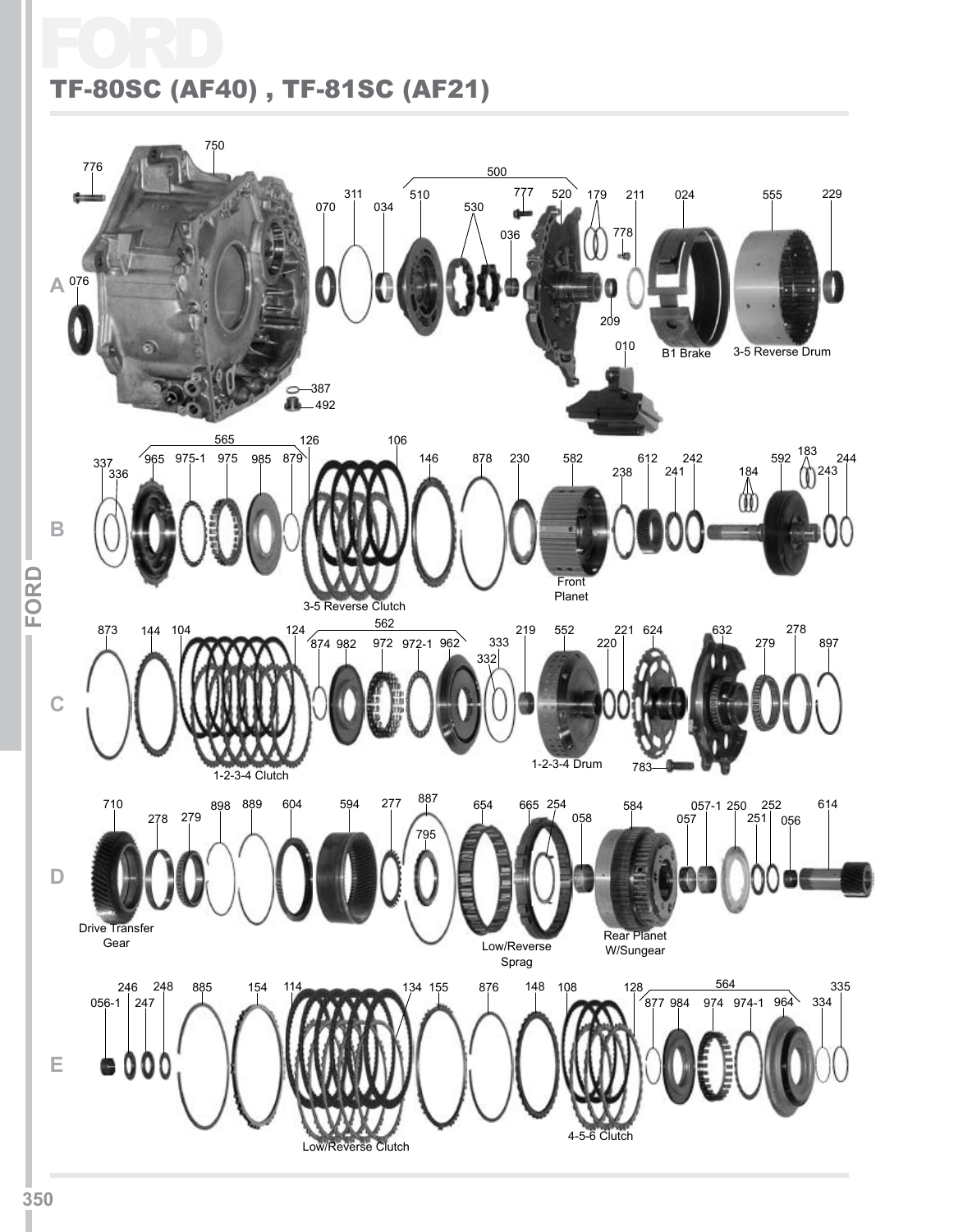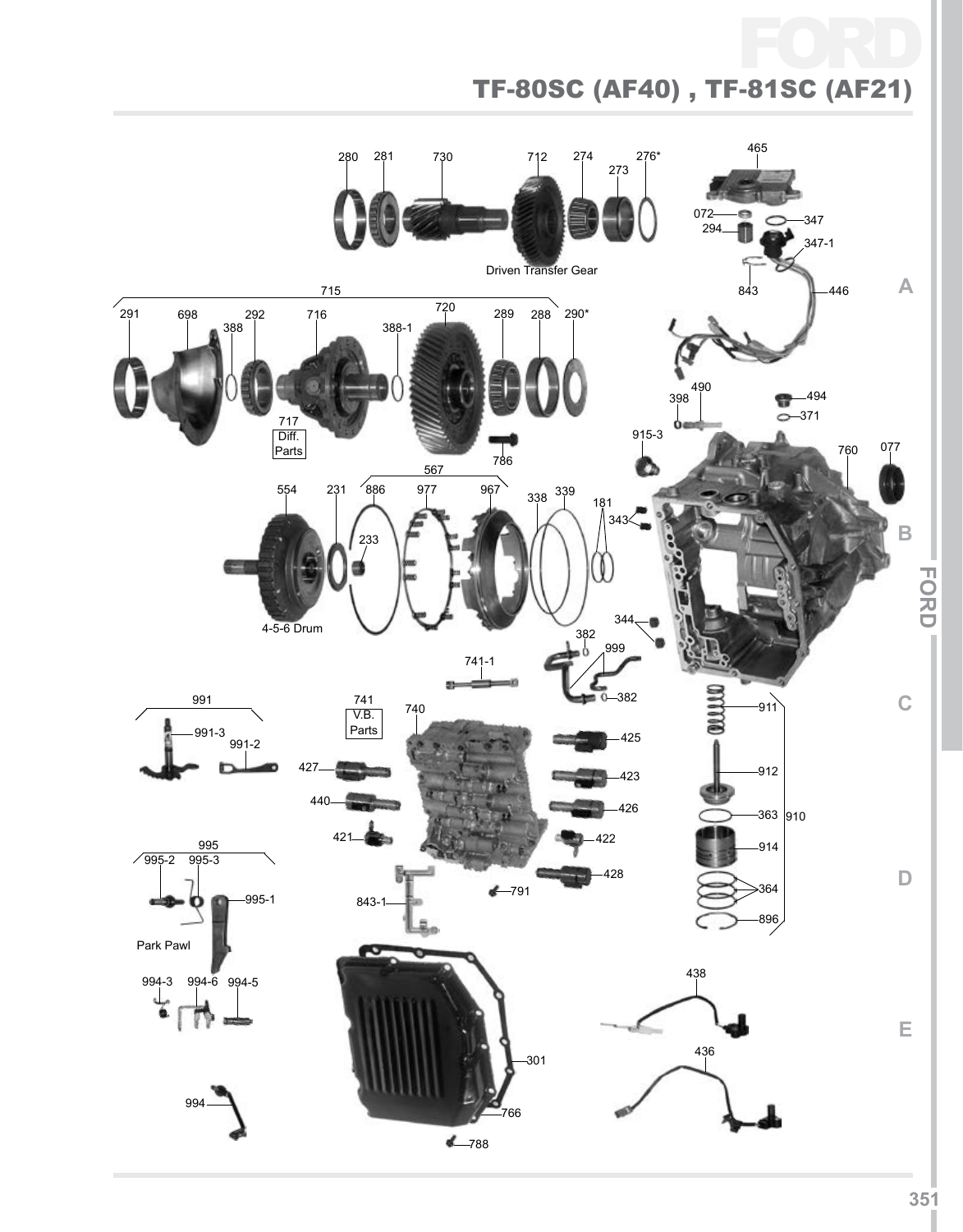|            |         | TF-80SC (AF40), TF-81SC (AF21)         |     |       |
|------------|---------|----------------------------------------|-----|-------|
| ILL# Part# |         |                                        | QTY | REF#  |
|            |         | <b>OVERHAUL KITS &amp; PISTON KITS</b> |     |       |
|            |         |                                        |     |       |
|            |         |                                        |     |       |
|            |         |                                        |     |       |
|            |         |                                        |     |       |
|            |         |                                        |     |       |
|            |         |                                        |     |       |
|            |         |                                        |     |       |
|            |         | <b>MASTER L/STEEL KITS</b>             |     |       |
|            |         |                                        |     |       |
| $N1$       |         |                                        |     |       |
|            |         |                                        |     |       |
|            |         |                                        |     |       |
|            |         |                                        |     |       |
|            |         |                                        |     |       |
|            |         |                                        |     |       |
|            |         |                                        |     |       |
|            |         | <b>MASTER W/STEELS KITS</b>            |     |       |
| $N1$       |         |                                        |     |       |
| NI         |         |                                        |     |       |
| $N1$       |         |                                        |     |       |
|            |         |                                        |     |       |
|            |         |                                        |     |       |
|            |         |                                        |     |       |
|            |         |                                        |     |       |
|            |         | <b>FILTERS</b>                         |     |       |
|            |         |                                        |     |       |
|            |         | <b>BANDS</b>                           |     |       |
| $024$      |         |                                        |     |       |
|            |         | <b>BUSHINGS</b>                        |     |       |
|            |         |                                        |     |       |
| $030$      |         |                                        |     |       |
| 035        | 106005A |                                        |     | . TBA |
|            |         |                                        |     |       |
| $056$      |         |                                        |     |       |
|            |         |                                        |     |       |
|            |         |                                        |     |       |
|            |         |                                        |     |       |
|            |         | <b>METAL CLAD SEALS</b>                |     |       |
|            |         |                                        |     |       |
| 072        |         |                                        |     |       |
|            |         |                                        |     |       |
|            |         |                                        |     |       |
|            |         |                                        |     |       |
|            |         |                                        |     |       |
|            |         |                                        |     |       |
|            |         |                                        |     |       |
|            |         |                                        |     |       |
|            |         |                                        |     |       |
|            |         |                                        |     |       |
|            |         |                                        |     |       |
|            |         |                                        |     |       |
|            |         | <b>FRICTIONS</b>                       |     |       |
|            |         |                                        |     |       |
| $104$      |         |                                        |     |       |
|            |         |                                        |     |       |
|            |         |                                        |     |       |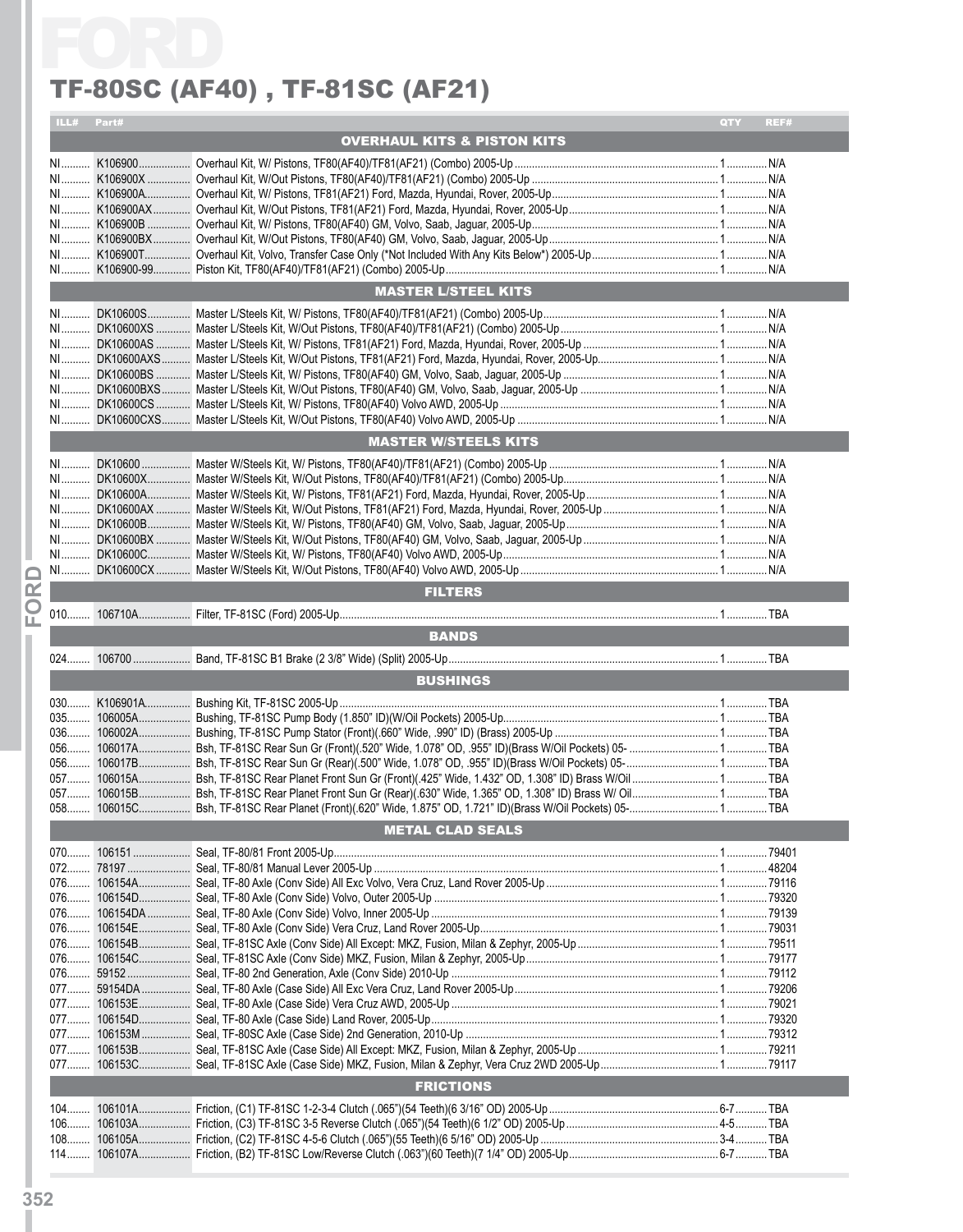| ILL# Part# |                                                                                                         | QTY | REF# |
|------------|---------------------------------------------------------------------------------------------------------|-----|------|
|            |                                                                                                         |     |      |
|            |                                                                                                         |     |      |
|            | <b>STEELS</b>                                                                                           |     |      |
|            |                                                                                                         |     |      |
|            |                                                                                                         |     |      |
|            |                                                                                                         |     |      |
| $134$      |                                                                                                         |     |      |
|            |                                                                                                         |     |      |
|            |                                                                                                         |     |      |
|            |                                                                                                         |     |      |
|            | <b>PRESSURE PLATES</b>                                                                                  |     |      |
|            |                                                                                                         |     |      |
|            |                                                                                                         |     |      |
|            |                                                                                                         |     |      |
|            |                                                                                                         |     |      |
|            |                                                                                                         |     |      |
|            | <b>VALVE BODY KITS</b>                                                                                  |     |      |
|            |                                                                                                         |     |      |
|            |                                                                                                         |     |      |
|            | <b>SEALING RINGS</b>                                                                                    |     |      |
|            |                                                                                                         |     |      |
|            |                                                                                                         |     |      |
| 179        |                                                                                                         |     |      |
| $181$      |                                                                                                         |     |      |
| $183$      |                                                                                                         |     |      |
|            |                                                                                                         |     |      |
|            | <b>WASHERS &amp; BEARINGS</b>                                                                           |     |      |
| 209        |                                                                                                         |     |      |
|            |                                                                                                         |     |      |
|            |                                                                                                         |     |      |
|            |                                                                                                         |     |      |
|            |                                                                                                         |     |      |
|            |                                                                                                         |     |      |
| 229<br>230 | 106418A Caged Needle Bearing, TF-81SC 3-5 Reverse Drum (.630" Wide)(Cast # NSK 00504607WA) TBA          |     |      |
| .          |                                                                                                         |     |      |
|            |                                                                                                         |     |      |
|            |                                                                                                         |     |      |
|            |                                                                                                         |     |      |
|            |                                                                                                         |     |      |
|            |                                                                                                         |     |      |
|            |                                                                                                         |     |      |
|            |                                                                                                         |     |      |
|            |                                                                                                         |     |      |
|            |                                                                                                         |     |      |
| 246        | 106444A Race, TF-81SC Rear Sun Gear To 4-5-6 Clutch Drum (Front)(.031" Thick, 1.712" OD, 1.015" ID) TBA |     |      |
|            |                                                                                                         |     |      |
| 248<br>250 |                                                                                                         |     |      |
| 251        |                                                                                                         |     |      |
| 252        |                                                                                                         |     |      |
|            |                                                                                                         |     |      |
|            |                                                                                                         |     |      |
| 274        |                                                                                                         |     |      |
| 276        |                                                                                                         |     |      |
| 277        |                                                                                                         |     |      |
|            |                                                                                                         |     |      |
|            |                                                                                                         |     |      |
|            |                                                                                                         |     |      |
|            |                                                                                                         |     |      |
|            |                                                                                                         |     |      |
|            |                                                                                                         |     |      |
| 289………     |                                                                                                         |     |      |
|            |                                                                                                         |     |      |
|            |                                                                                                         |     |      |

**IFor**

**dI**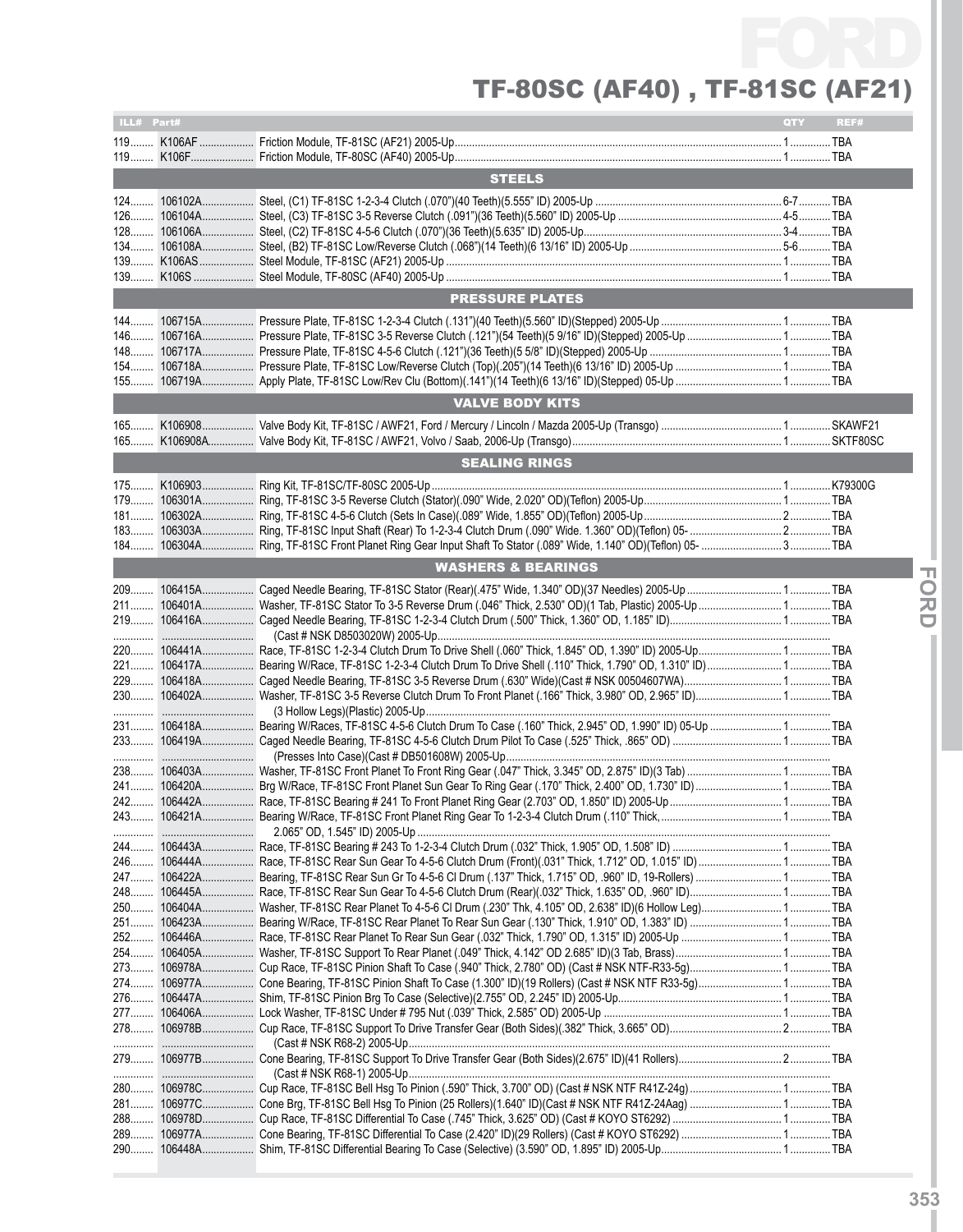|            | TF-80SC (AF40) , TF-81SC (AF21)            |                    |
|------------|--------------------------------------------|--------------------|
| ILL# Part# |                                            | <b>OTY</b><br>REF# |
|            |                                            |                    |
|            |                                            |                    |
|            |                                            |                    |
|            | <b>GASKETS &amp; RUBBER COMPONENTS</b>     |                    |
|            |                                            |                    |
|            |                                            |                    |
|            |                                            |                    |
|            |                                            |                    |
|            |                                            |                    |
|            | <b>ELECTRICAL SOLENOIDS (TF-80SC/AF40)</b> |                    |
|            |                                            |                    |
|            |                                            |                    |
|            |                                            |                    |
|            |                                            |                    |
|            |                                            |                    |
|            |                                            |                    |
|            |                                            |                    |
|            |                                            |                    |
|            | <b>ELECTRICAL SOLENOIDS (TF-81SC/AF21)</b> |                    |
|            |                                            |                    |
|            |                                            |                    |
|            |                                            |                    |
|            |                                            |                    |
|            |                                            |                    |
|            |                                            |                    |
|            |                                            |                    |
|            | <b>ELECTRICAL COMPONENTS</b>               |                    |
|            |                                            |                    |
|            |                                            |                    |
|            |                                            |                    |
|            |                                            |                    |
|            |                                            |                    |
|            | <b>MISCELLANEOUS COMPONENTS</b>            |                    |
| 490        |                                            |                    |
| $492$      |                                            |                    |
| 494        |                                            |                    |
|            | <b>PUMPS &amp; PUMP COMPONENTS</b>         |                    |
| $500$      |                                            |                    |
| 510        |                                            |                    |
|            |                                            |                    |
|            |                                            |                    |
|            | <b>DRUMS</b>                               |                    |
| 552        |                                            |                    |
| 554        |                                            |                    |
|            |                                            |                    |
|            |                                            |                    |
|            |                                            |                    |
|            |                                            |                    |
|            |                                            |                    |
|            | PLANETS, RING GEARS, SUN GEARS & SUPPORTS  |                    |
|            |                                            |                    |
|            |                                            |                    |
|            |                                            |                    |
|            |                                            |                    |
|            |                                            |                    |
|            |                                            |                    |
|            |                                            |                    |